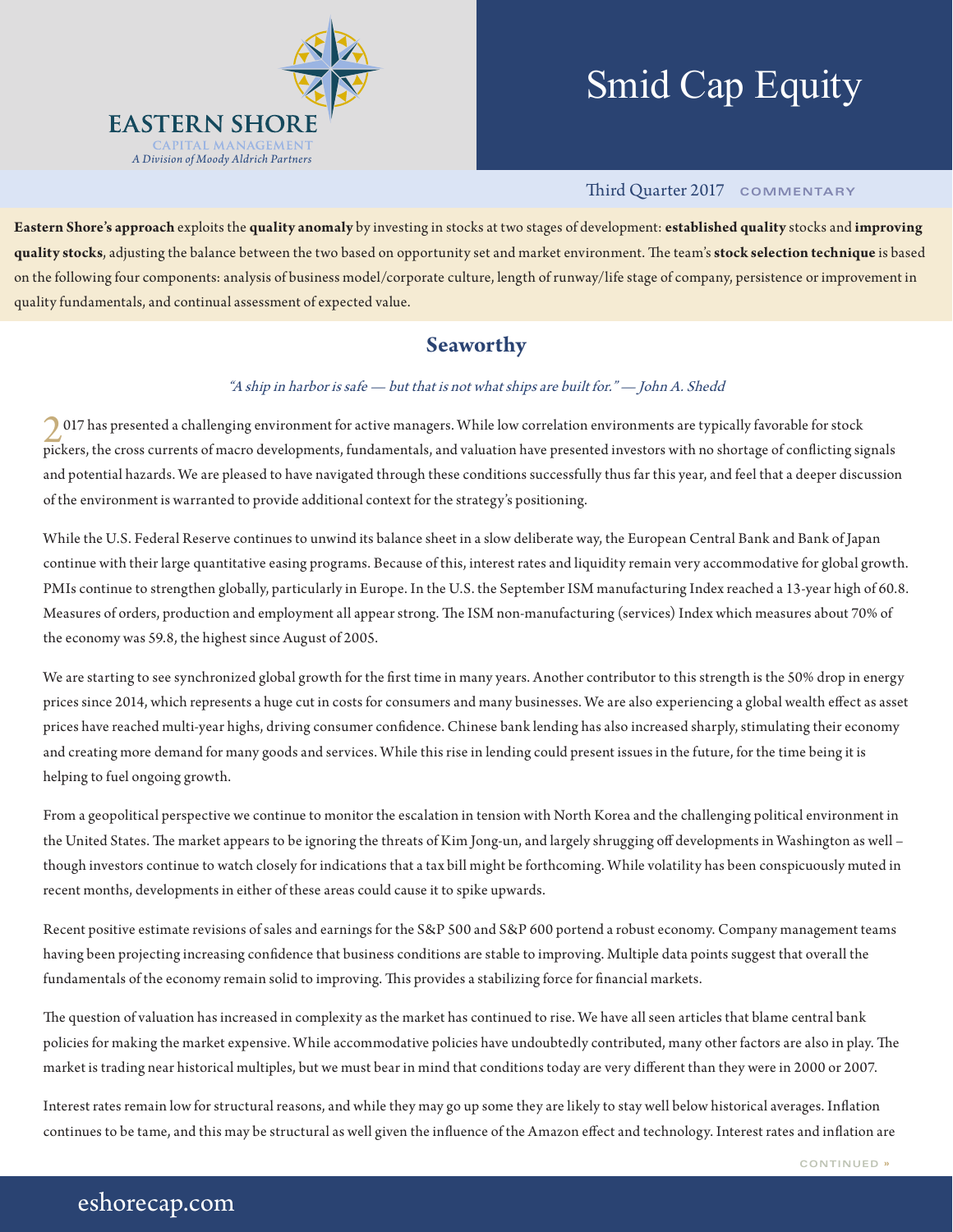

key inputs into many valuation models, and reducing assumptions for them in these models may make valuations appear more reasonable. Additionally, we are seeing accelerating GDP growth driving estimates of sales and earnings higher for companies.

We tend to be conservative in valuing companies in our portfolios. We have been trimming holdings that have performed well and are closer to fair value, and have been adding to names where we see more upside. We view the market as fairly valued overall, but continue to find attractively valued opportunities beneath the surface. We remain discriminating with regard to what established and improving quality companies we own and when we own them. This approach has served us well for over a decade, and we are confident that our process will continue to deliver competitive results across both up and down markets going forward.

#### **Smid Cap Equity Strategy Performance**

| Total Return (%) as of September 30, 2017 |         |            |        |         |                                  |  |  |
|-------------------------------------------|---------|------------|--------|---------|----------------------------------|--|--|
|                                           | 3 Month | <b>YTD</b> | 1 Year | 3 Year* | Since Inception*<br>(12/31/2012) |  |  |
| <b>ESCM Smid Cap Equity (Gross)</b>       | 5.72    | 14.53      | 23.08  | 11.82   | 14.89                            |  |  |
| <b>ESCM Smid Cap Equity (Net)</b>         | 5.52    | 13.90      | 22.17  | 10.99   | 14.04                            |  |  |
| Russell 2500 Index                        | 4.74    | 11.00      | 17.79  | 10.60   | 13.91                            |  |  |

\*Performance periods greater than one year are annualized.

During the third quarter of 2017, the Eastern Shore Smid Cap Equity Strategy rose 5.7% gross of fees (5.5% net), outperforming the Russell 2500's 4.7% return by approximately 80 basis points net of fees. Year-to-date, the strategy has outperformed the Russell 2500 by approximately 2.9% net of fees (14.5%/13.9% gross/net of fees vs. the Russell 2500's 11.0%).

Lower ROE, lower market cap stocks slightly outperformed other groups during the quarter. This represented a slight headwind for the strategy given that its quality orientation typically results in a portfolio that is biased towards higher ROE and higher market cap companies. However, strong stock selection across the quality and market cap spectrum more than offset the impact of this allocation effect.

As noted earlier, correlations between stocks remained low during the quarter. Return dispersion across sectors appeared deceptively low for the quarter, as sector returns varied more widely on a month by month basis. While the spread between the top and bottom performing sector for the quarter was under 10%, it was nearly 12% for the month of August and over 15% for the month of September. Dispersion was wide at the industry level as well: within the Russell 2500 Consumer Discretionary sector, for example, Restaurants were down over 4% for the quarter while Casinos were up over 20%.

The strongest contributors to the strategy's relative performance during the quarter was the Technology sector, though the Materials sector contributed over 60 basis points to the strategy's relative return as well.

Within Technology, strong stock selection among semiconductor companies was the main driver of outperformance. As a reminder, the strategy has maintained an overweight to semiconductor-related companies given that these firms have been experiencing a decoupling from the PC cycle as a consequence of the incorporation of semiconductors into a broadening array of products.

The strongest contributor within the Materials sector was specialty chemical manufacturer Albemarle (ALB), which benefitted from strong dynamics in lithium. Building related names also performed well the Materials sector during the third quarter, with insulation, composites,

# eshorecap.com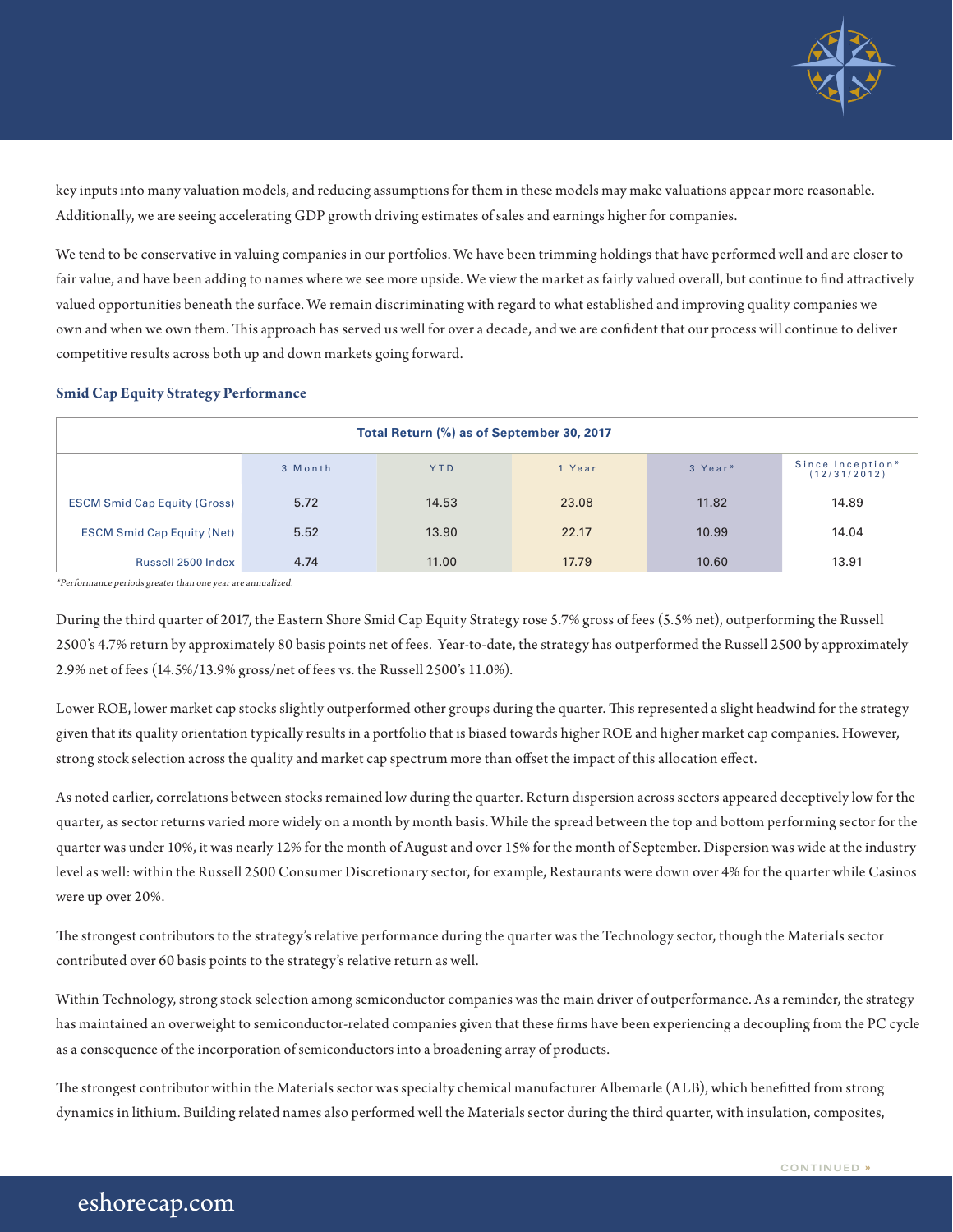

and roofing manufacturer Owens Corning (OC) rising over 10% during the quarter. We continue to maintain exposure to housing related companies across the portfolio given the strength of recent data points tied to this area.

The strategy benefitted modestly from having no exposure to the Consumer Staples sector, as this sector underperformed all others for the quarter. We remain cautious on this area given that we feel these names trade at premium valuations due to their historical low volatility. In recent quarters many of these names have experienced large swings in performance given the uncertainty associated with Amazon's entry into this area and changing consumer behaviors. While we continue to seek out opportunities that could offer a compelling trade-off of risk and return, at present we feel most comfortable remaining void in this area.

Sectors that detracted from relative performance during the quarter included Consumer Discretionary, Producer Durables, and Utilities – though the total impact of the three was well under 100 basis points. Reasons for underperformance in these areas were largely stock specific, and were not tied to any specific themes or characteristics.

The strategy's established quality component currently represents approximately 61% of its weight, with the balance in improving quality and less than 2% in cash. The strategy's established quality weight remains slightly above its long term average of approximately 59%.

| Q3 Top 5 Contributors               |                    |                     |  |  |  |
|-------------------------------------|--------------------|---------------------|--|--|--|
| <b>Security</b>                     | Avg. Weight<br>(%) | Contribution<br>(%) |  |  |  |
| Entegris, Inc. (ENTG)               | 2.01               | 0.57                |  |  |  |
| <b>Albemarle Corporation (ALB)</b>  | 1.45               | 0.40                |  |  |  |
| Neurocrine Biosciences, Inc. (NBIX) | 1.20               | 0.36                |  |  |  |
| Silicon Laboratories Inc. (SLAB)    | 2.01               | 0.31                |  |  |  |
| <b>Rogers Corporation (ROG)</b>     | 1.35               | 0.29                |  |  |  |

| Q3 Top 5 Detractors               |                    |                            |  |  |  |  |
|-----------------------------------|--------------------|----------------------------|--|--|--|--|
| <b>Security</b>                   | Avg. Weight<br>(%) | <b>Contribution</b><br>(%) |  |  |  |  |
| Alaska Air Group, Inc. (ALK)      | 1.65               | $-0.29$                    |  |  |  |  |
| Signature Bank (SBNY)             | 1.79               | $-0.26$                    |  |  |  |  |
| <b>Cambrex Corporation</b>        | 2.05               | $-0.24$                    |  |  |  |  |
| Skechers U.S.A., Inc. (SKX)       | 1.15               | $-0.20$                    |  |  |  |  |
| <b>Brunswick Corporation (BC)</b> | 1.56               | $-0.19$                    |  |  |  |  |

### **Outlook**

Given the evidence we have seen of better economic growth in most regions of the world, we have confidence from a fundamental perspective that the markets can continue on a positive path. Our optimism is somewhat tempered as to the degree of upward potential attainable in the near to medium term, however. Markets have come a long way in the past 12 months and we would not be surprised to see stock prices consolidate or volatility escalate. Despite strong economic data geo-political developments could disrupt market performance in the U.S. and other regions of the world. The political situation in the U.S. remains challenging, and uncertainty prevails as to whether tax reform or a new healthcare bill can be passed. New trade regulations proposed by the administration could also represent a negative for many industries.

On the positive side, management teams in general have stayed remarkably focused and resilient, and have been prudent in managing their businesses and controlling what they can control. Legislative progress in areas such as tax reform would be a net positive.

In terms of our current positioning, we maintain a significant exposure to semiconductor related companies. Our thesis in this area continues to play out: due to the proliferation of mobile devices, the internet of things, industrial automation, self-driving autos, etc., the addressable market for semiconductors has grown exponentially. These companies have therefore experienced a meaningful decoupling from the P.C. replacement cycle that had driven volatility in this space in the past. The industry has become less cyclical and companies are focusing on specific niches and

# eshorecap.com